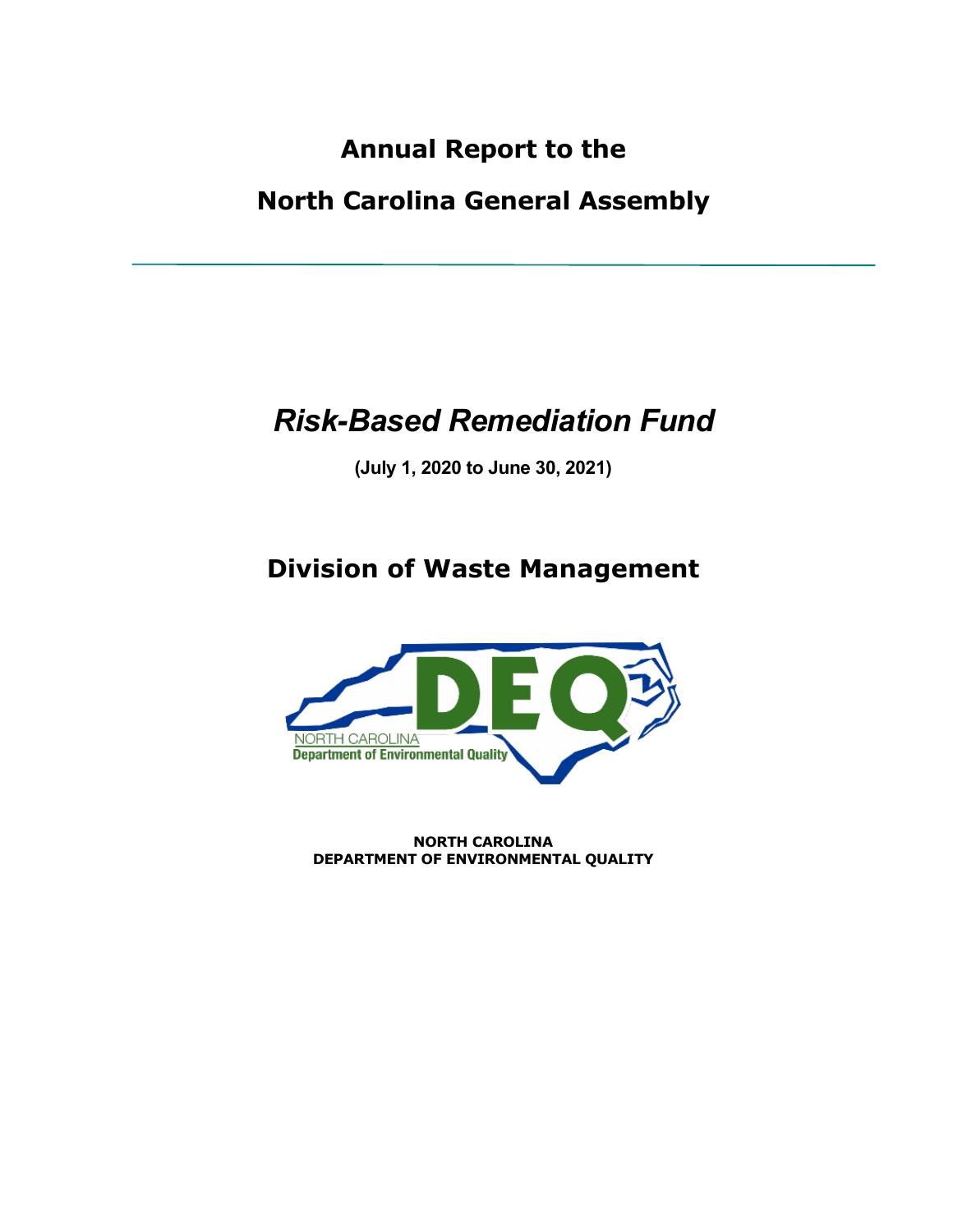### **Table of Contents**

| <b>Executive Summary</b>                                              | Page 1 |
|-----------------------------------------------------------------------|--------|
| Amounts and Sources of Funds Collected                                | Page 2 |
| Fiscal Year 2020-21 Expenditures                                      | Page 2 |
| <b>Fund History</b>                                                   | Page 3 |
| Anticipated Future Uses of the Application and Oversight Fee Receipts | Page 4 |

### **LIST OF TABLES**

| Table 1. Risk-Based Remediation – Summary of Sites, Acreage and Fees Collected | Page 3 |
|--------------------------------------------------------------------------------|--------|
| Table 2. Risk-Based Remediation Fund – Summary of Receipts and Expenditures    | Page 3 |

#### **FIGURE**

| Figure 1. Risk-Based Remediation Fund Over Time |  | Page 4 |
|-------------------------------------------------|--|--------|
|-------------------------------------------------|--|--------|

#### **APPENDIX**

Appendix A. History of DEQ Sites Undergoing and Pursuing Risk-Based Remediation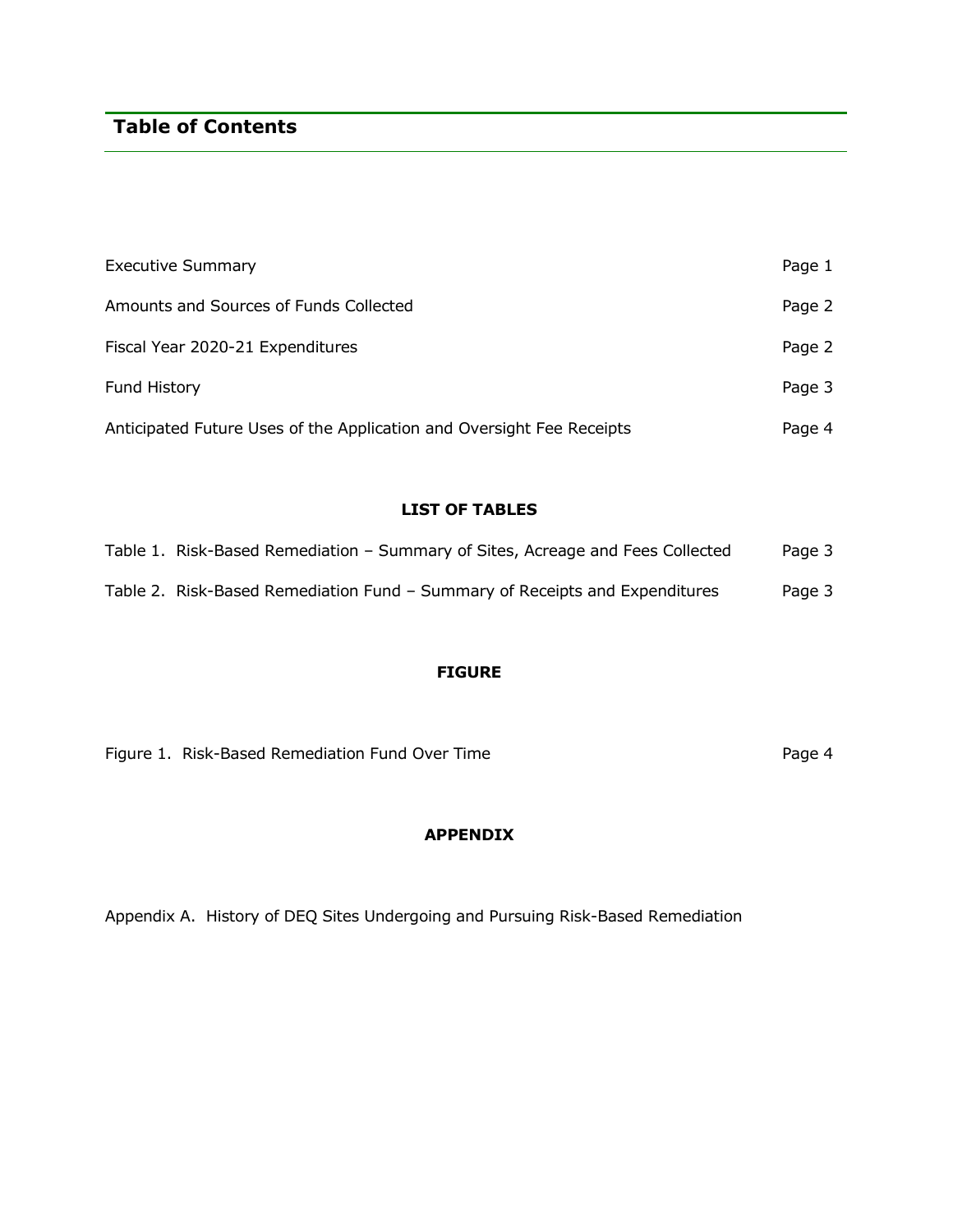#### **Executive Summary**

This report to the Joint Legislative Oversight Committee on Agriculture and Natural and Economic Resources, the Environmental Review Commission and the Fiscal Research Division, is required on or before Oct. 1 of each year and includes the following required information:

- 1. **The amounts and sources of funds collected by year to be paid into the Risk-Based Remediation Fund (Fund) established under G.S. 130A-310.76A.** Fees received in fiscal year (FY) 2020-21 from applicants for risk-based remedies totaled \$114,875. There are two types of receipts:
	- a. An application fee used to pay for administrative and operating expenses necessary to implement the statutes governing risk-based environmental remediation of sites, which totaled \$101,875; and
	- b. An oversight fee used to establish, administer and maintain a system for the tracking of land-use restrictions recorded at sites that are remediated pursuant to the statute. Oversight fees totaled \$13,000.
- 2. **The number of acres of contamination for which funds have been received pursuant to the statute.**

In FY 2020-21, nine sites, totaling 34 acres of contamination, contributed to the funding pursuant to the statute.

3. **An accounting of how the funds collected have been used by the N.C. Department of Environmental Quality (DEQ) to advance the purposes of the statute.**

Expenditures totaled \$81,926.08, leaving the Fund with an end-of-fiscal-year balance of \$229,213.83. DEQ will continue to evaluate the need to support key technical staff to reduce projected total expenses, while allowing continued funding for ongoing outreach and training. Fund receipts and expenditures will be monitored closely to ensure the continued solvency of the Risk-Based Remediation Fund.

During FY 2020-21, the Risk-Based Remediation Fund supported the update and improvement of the risk evaluation resources available to internal staff and the public. The DEQ Risk Calculator is routinely updated by a DEQ contractor whenever the EPA releases its new toxicological information and screening levels, typically twice per year. This year, the *Technical Guidance for Risk-Based Environmental Remediation of Sites* document and the *DEQ Risk Calculator User Guide*, developed by DEQ, were revised based on comments received since their public release four years ago.

The Fund also partially supported the salaries for two technical staff members who contribute to the GIS mapping and database tools needed to efficiently track institutional controls on deeds as well as enhance public access to information about sites where riskbased remedies are applied.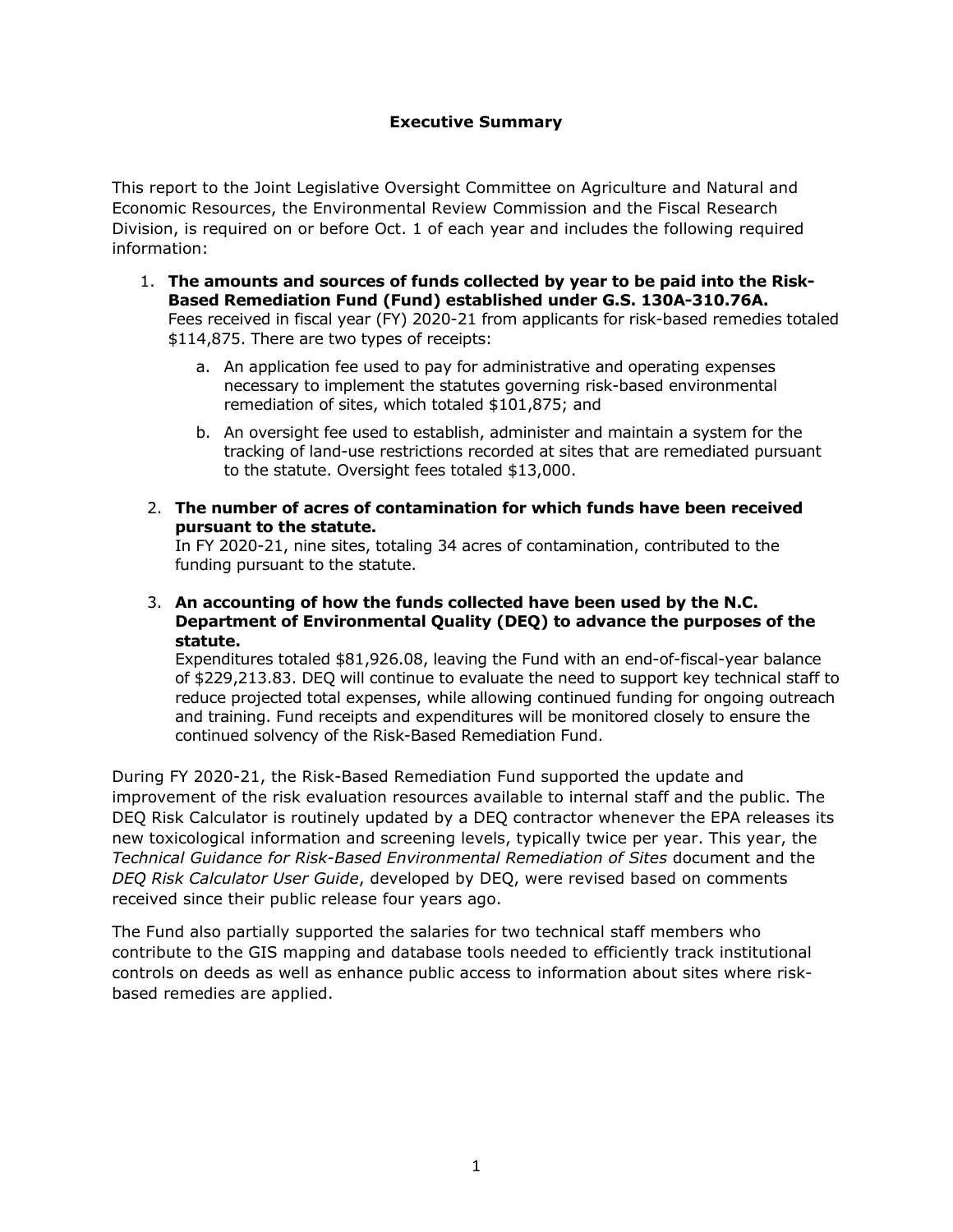#### **Amounts and Sources of Funds Collected**

The department's Risk-Based Remediation Fund, administered by DEQ's Division of Waste Management, was created in 2011 and its uses further modified in 2015 by the General Assembly. North Carolina General Statute 130A-310.76 requires that a person who undertakes remediation of environmental contamination with site-specific remediation levels, as provided in G.S. 130A-310.68, pay two fees to the Fund: application fee and oversight fee.

The application fee is required to pay for administrative and operating expenses to implement the statute, including the full cost of the department's activities associated with any human health or ecological risk assessments, groundwater modeling, financial assurance matters or community outreach. The application fee is not to exceed \$5,000 for each acre or portion of an acre of contamination, and it is not to exceed \$100,000 for a given site. The department takes the following factors into account when calculating a reduced application fee:

- The size of the site subject to a proposed remedial action plan;
- Whether groundwater contamination from the site has migrated, or is likely to migrate, to off-site properties;
- The complexity of the work to be conducted at a site;
- The resources that the department will need to evaluate and oversee the work at a site, particularly in those cases where the work is to be performed by a registered environmental consultant in accordance with the provisions of G.S. 130A-310.75; and
- The resources the department will need to monitor a site after completion of remediation.

The oversight fee is required by N.C.G.S. 130A-310.76. The fee is used to establish, administer and maintain a system for tracking land-use restrictions recorded at sites that are remediated pursuant to the statute. This fee, set at \$500 per contaminated acre, is not subject to modification nor can it exceed \$25,000 for a given site.

#### **Fiscal Year 2020-21 Expenditures**

In FY 2020–21, expenditures of \$18,182 were used for a contractor to update and enhance the department's online Risk Calculator, and for updates to DEQ's *Technical Guidance for Environmental Risk-Based Remediation of Sites* and the *DEQ Risk Calculator User Guide*. The DEQ Risk Calculator is designed to (1) facilitate remediators' risk assessment calculations and documentation, and (2) reduce departmental staff review time. Since its release four years ago, the calculator has been used widely by DEQ staff and the public to assess site-wide risk – not only at the sites listed in this report but at other sites managed by DEQ's cleanup, Brownfields and permitting programs.

Expenditures of \$63,744.08 were used for the partial salaries of two technical staff members who implemented GIS software that tracks restricted properties, annual certifications of owners' compliance with land-use restrictions, and continuing operation and maintenance of engineering controls. In the future, fees will also support DEQ's periodic inspections of properties with approved cleanup remedies to ensure the adherence of the risk-mitigation measures.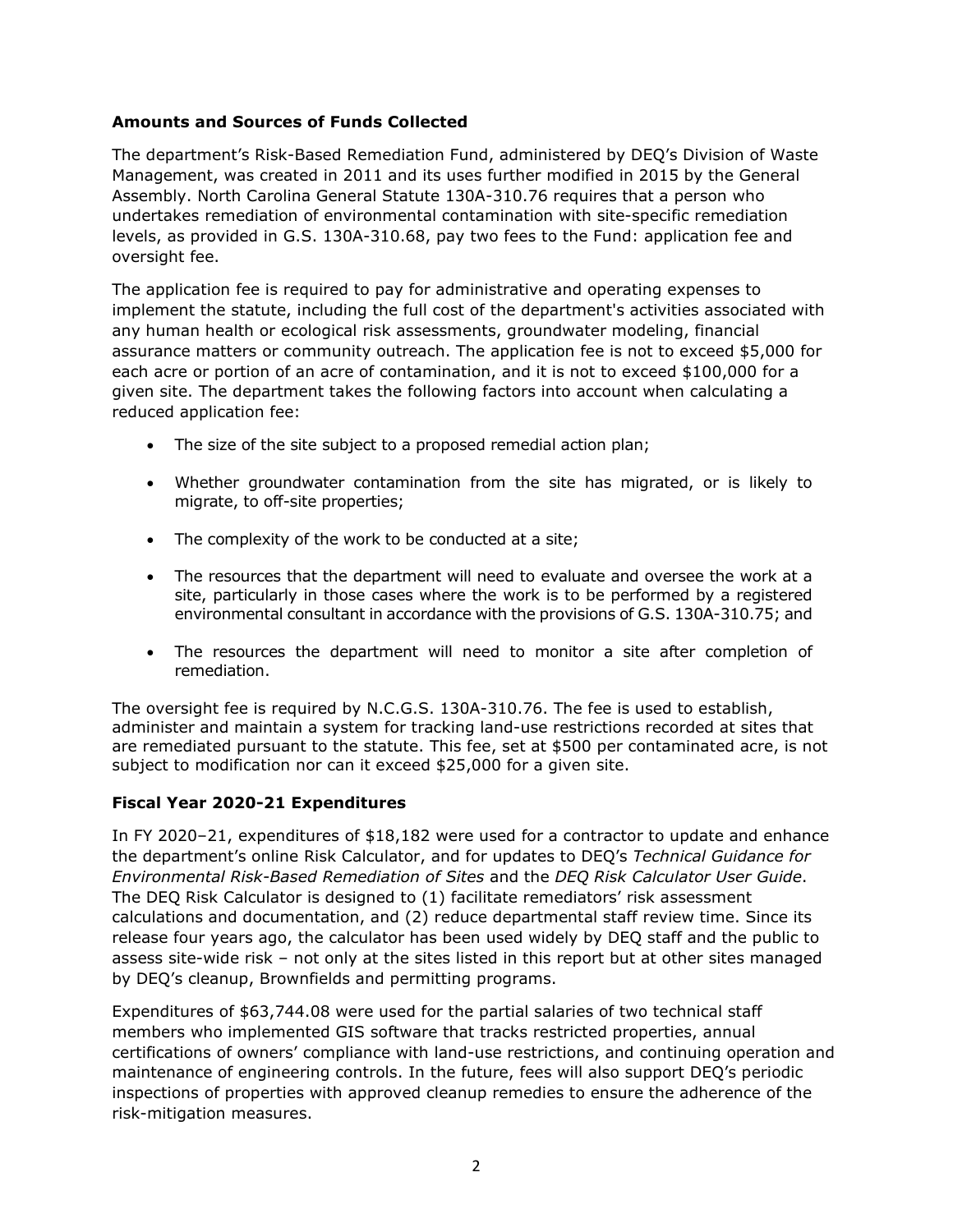#### **Fund History**

The number of sites and fees collected since the Fund's inception in 2011 are summarized in **Table 1** below. The Fund has been non-interest-bearing since 2015.

| <b>Fiscal Year</b>       | #<br><b>Sites</b> | Contaminated<br><b>Acres</b> | <b>Application</b><br><b>Fee</b> | Oversight<br>$\text{Fe}^1$ | <b>Total Fees</b><br>(Receipts) |
|--------------------------|-------------------|------------------------------|----------------------------------|----------------------------|---------------------------------|
| 2012-2013                | 3                 | 15                           | \$67,500.00                      | <b>NA</b>                  | \$67,500.00                     |
| 2013-2014                | 1                 | 1                            | \$4,500.00                       | <b>NA</b>                  | \$4,500.00                      |
| 2014-2015                | 0                 | 0                            | \$0.00                           | <b>NA</b>                  | \$0.00                          |
| 2015-2016                | 4                 | 18                           | \$70,500.00                      | \$500.00                   | \$71,000.00                     |
| 2016-2017                | 5                 | 170                          | \$235,000.00                     | \$55,500.00                | \$290,500.00                    |
| 2017-2018                | 6                 | 9                            | \$20,500.00                      | \$9,000.00                 | $$29,500.00^2$                  |
| 2018-2019                | 6                 | 7                            | \$19,500.00                      | \$3,500.00                 | $$23,000.00^2$                  |
| 2019-2020                | 6                 | 9                            | \$21,500.00                      | \$4,000.00                 | \$25,500.00                     |
| 2020-2021                | 9                 | 34                           | \$101,875.00                     | \$13,000.00                | \$114,875.00                    |
| Pre-2015<br>Interest $3$ |                   |                              |                                  |                            | \$543.87                        |
| <b>Totals</b>            | 40                | 263                          | \$540,875.00                     | \$85,500.00                | \$626,918.87                    |

**Table 1. Risk-Based Remediation - Summary of Sites, Acreage and Fees Collected**

<sup>1</sup> Oversight fees were not applicable (NA) until 2015.

<sup>2</sup> Received \$6,500 on Dec. 6, 2017. Correction made and applied on Aug. 21, 2018.

<sup>3</sup> Interest accrued during FY 2012-2015 but reverted to the General Fund beginning FY 2015-16.

The receipts, expenses and balance of the fund over time are shown in **Table 2** below. **Figure 1** graphically represents the history of receipts and expenses, and their relation to the number of sites that have been addressed through risk-based remediation.

**Table 2. Risk-Based Remediation Fund - Summary of Receipts and Expenditures**

| <b>Fiscal Year</b>     | <b>Receipts</b><br>(from Table 1) | <b>Expenses</b> | <b>Balance</b> |
|------------------------|-----------------------------------|-----------------|----------------|
| 2012-2013              | \$67,500.00                       | \$0.00          | \$67,500.00    |
| 2013-2014              | \$4,500.00                        | \$0.00          | \$72,000.00    |
| 2014-2015 <sup>1</sup> | \$543.87                          | \$0.00          | \$72,543.87    |
| 2015-2016              | \$71,000.00                       | \$29,718.00     | \$113,825.87   |
| 2016-2017              | \$290,500.00                      | \$62,654.23     | \$341,671.64   |
| 2017-2018              | $$29,500.00^2$                    | \$130,052.33    | \$241,119.31   |
| 2018-2019              | $$23,000.00^2$                    | \$42,993.90     | \$221,125.41   |
| 2019-2020              | \$25,500.00                       | \$50,360.50     | \$196,264.91   |
| 2020-2021              | \$114,875.00                      | \$81,926.08     | \$229,213.83   |

<sup>1</sup> Interest of \$543.87 accrued during FY 2012-2015 but reverted to the General Fund beg. FY 2015-16.  $2$  Received \$6,500 on Dec. 6, 2017. Correction made and applied on Aug. 21, 2018.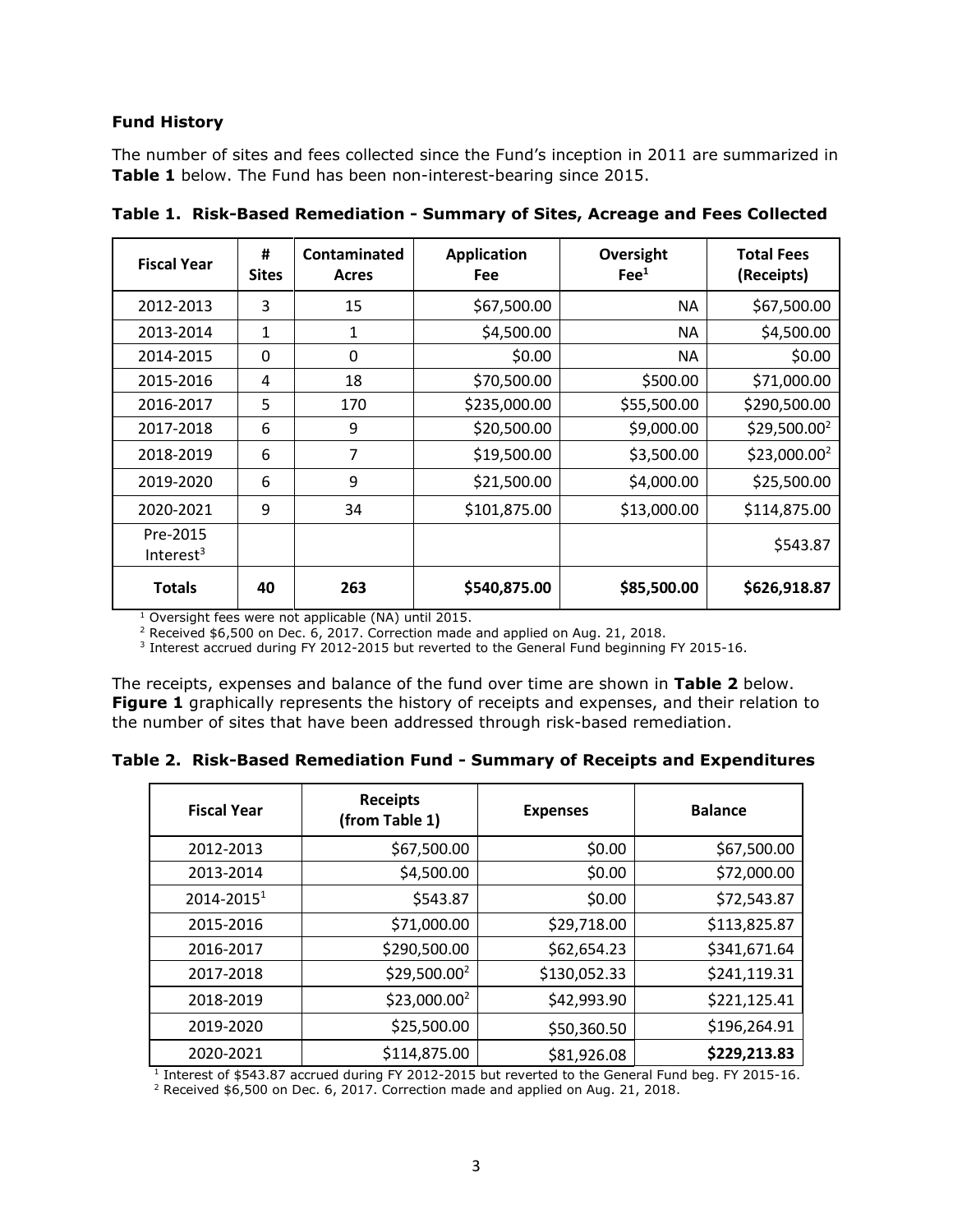

**Figure 1. Risk-Based Remediation Fund over Time**

#### **Anticipated Future Uses of the Application and Oversight Fee Receipts**

Although the department does not anticipate significant further enhancements to the Risk Calculator, biannual updates using an outside contractor paid by the Fund will continue to be necessary. Departmental review requirements, particularly for risk-based remedies addressing contamination spanning multiple properties, often in residential or commercial areas not owned by the remediating party, can entail potential risks that are not easily predictable. Applicants' risk assessments and groundwater models will need to firmly demonstrate that contaminants left on the property will not migrate in the future to places where they will adversely impact human health or the environment. The department has increased the responsibility, technical training and compensation of several lead technical staff in preparation for broader use of risk-based remedies. Therefore, a portion of the application fee receipts will be used for the ongoing training of lead technical staff in each program reviewing risk-based remedy submittals.

The department needs to be prepared for situations where it will have to employ outside contractor support to facilitate the timely and comprehensive risk evaluation of large, complex sites. The need for such outside contractors is expected to be rare, but one large risk evaluation may significantly deplete the current Fund's total balance. An adequate, ongoing balance must be maintained in the Fund to meet this future need.

Upon approval of risk-based remedies, the department assumes the long-term oversight of permanent engineering and institutional controls needed to ensure that those remedies remain protective. Under its risk-based programs, DEQ requires annual certification by landowners that engineered barriers are being maintained, site-specific land-use restrictions are being adhered to, and deed instruments remain in effect through the property's sale or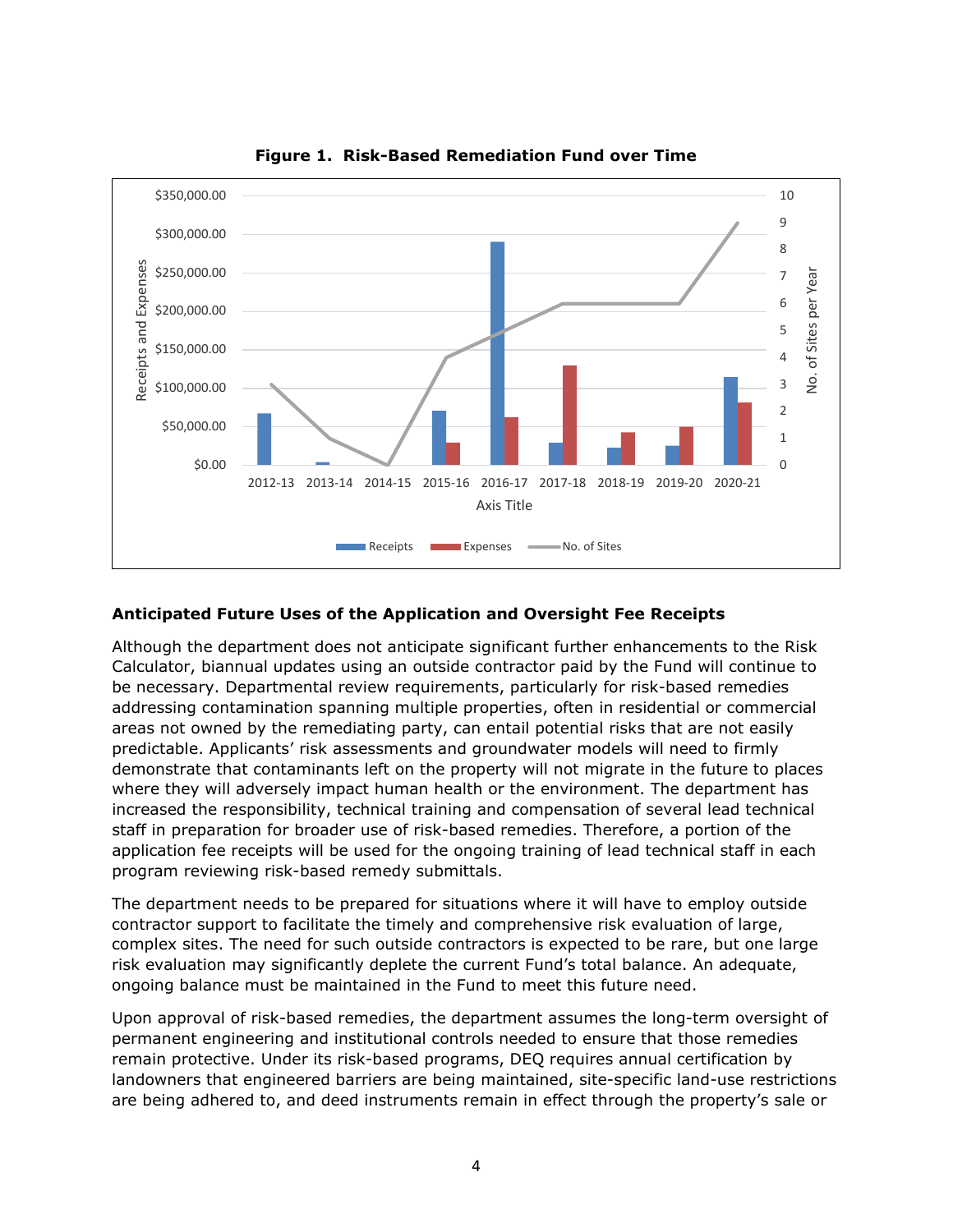subdivision. The department will continue to apply some of its available resources, including part of the oversight fee receipts, to conduct periodic inspections of properties with approved cleanup remedies and completed brownfields agreements to ensure that imposed conditions are met.

Tracking adherence to the restrictions in a comprehensive department-wide database provides a crucial supplement to land-use restriction documents held in local government tax records. The department has developed an easy-to-use online mapping tool for the public to view properties with institutional controls and their associated records. This tool serves as a cost-effective way to notify communities and prospective purchasers of the environmental conditions, so they are protected from inadvertent exposure to contaminants. The Risk-Based Remediation Fund receipts will continue to support the information technology infrastructure needed to administer and maintain this tool and its supporting databases.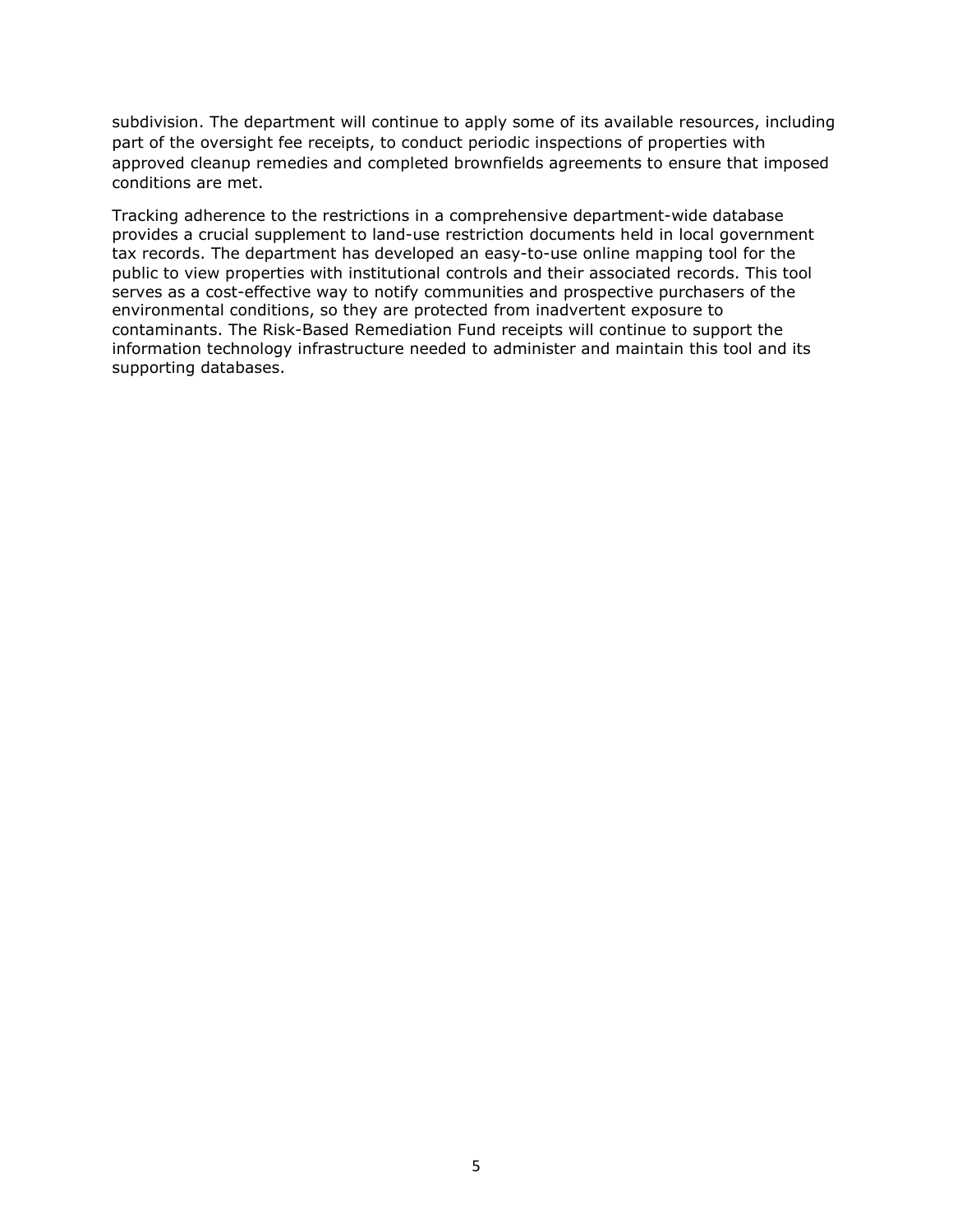### **Appendix A. History of DEQ Sites Undergoing and Pursuing Risk‐Based Remediation**

| <b>DEQ</b><br>Oversight<br>Program | <b>Site Name</b>                                 | <b>Site Identification</b><br><b>Number</b> | <b>City</b>                | County           | Contaminated<br><b>Acres</b> | <b>Risk-Based</b><br>Remedy<br>Approved | <b>Deed</b><br><b>Recordation</b><br>Complete |  |
|------------------------------------|--------------------------------------------------|---------------------------------------------|----------------------------|------------------|------------------------------|-----------------------------------------|-----------------------------------------------|--|
|                                    | FISCAL YEAR 2012-13                              |                                             |                            |                  |                              |                                         |                                               |  |
| <b>HW</b>                          | Schneider Electric                               | NCD067203752                                | Knightdale                 | Wake             | $\mathbf{1}$                 | X                                       | X                                             |  |
| <b>REC</b>                         | Holding Pond for Wastes/USS                      | NCD045920279                                | Navassa                    | <b>Brunswick</b> | 13                           | X                                       | X                                             |  |
| <b>HW</b>                          | Daimler Truck                                    | NCD018652339                                | Cleveland                  | Rowan            | $\mathbf{1}$                 | X                                       | X.                                            |  |
|                                    |                                                  |                                             | <b>FISCAL YEAR 2013-14</b> |                  |                              |                                         |                                               |  |
| <b>REC</b>                         | Prestige Labels                                  | NONCD0001143                                | <b>Burgaw</b>              | Pender           | 1                            |                                         | Withdrew                                      |  |
|                                    |                                                  |                                             | <b>FISCAL YEAR 2015-16</b> |                  |                              |                                         |                                               |  |
| <b>REC</b>                         | <b>Coffing Hoists</b>                            | NONCD0001187                                | Wadesboro                  | Anson            | $\overline{2}$               | X                                       | X.                                            |  |
| <b>HW</b>                          | <b>AB Carter</b>                                 | NCD003154010                                | Gastonia                   | Gaston           | 5                            | X                                       | X                                             |  |
| <b>REC</b>                         | MOEN-Sanford                                     | NONCD0002090                                | Sanford                    | Lee              | 10                           | X                                       | X                                             |  |
| <b>REC</b>                         | Fontaine Fifth Wheel                             | NONCD0001730                                | <b>Rocky Mount</b>         | Nash             | $\mathbf{1}$                 | $\boldsymbol{\mathsf{X}}$               | $\mathsf{X}$                                  |  |
|                                    | <b>FISCAL YEAR 2016-17</b>                       |                                             |                            |                  |                              |                                         |                                               |  |
| <b>REC</b>                         | Reeves Bros. - Bailey Rd. Dump                   | NONCD0001201                                | Cornelius                  | Mecklenburg      | 18                           | X                                       | X                                             |  |
| <b>HW</b>                          | Former Georgia Pacific Hardwood<br>Mill Facility | NCD980559967                                | Murfreesboro               | Hertford         | $\mathbf{1}$                 | X                                       | X                                             |  |
| <b>HW</b>                          | <b>DuPont Brevard</b>                            | NCD003152339                                | <b>Cedar Mountain</b>      | Transylvania     | 100                          | X                                       |                                               |  |
| <b>HW</b>                          | YRC, Inc.                                        | NCD046362117                                | Kernersville               | Forsyth          | $\mathbf{1}$                 | X                                       | X                                             |  |
| <b>REC</b>                         | Diamond Shamrock                                 | NCD057454670                                | Castle Hayne               | New Hanover      | 50                           |                                         |                                               |  |
| <b>FISCAL YEAR 2017-18</b>         |                                                  |                                             |                            |                  |                              |                                         |                                               |  |
| <b>REC</b>                         | <b>Emerson Leather</b>                           | NONCD0001680                                | Hickory                    | Catawba          | $\mathbf{1}$                 | X                                       | X                                             |  |
| <b>REC</b>                         | Parker Hannifin                                  | NONCD0002268                                | Wilson                     | Wilson           | $\mathbf{1}$                 | Χ                                       | X                                             |  |
| <b>REC</b>                         | <b>CMI Drum Cleaning Area</b>                    | NONCD0002987                                | Elkin                      | Surrey           | $\mathbf{1}$                 | X                                       | X                                             |  |
| <b>REC</b>                         | American Skin Food Group, LLC                    | NONCD0001996                                | <b>Burgaw</b>              | Pender           | $\overline{2}$               | X                                       | X                                             |  |
| <b>REC</b>                         | <b>Mount Hope Facility</b>                       | NONCD0002101                                | Charlotte                  | Mecklenburg      | $\overline{2}$               | X                                       | $\mathsf{X}$                                  |  |
| <b>REC</b>                         | Former Piedmont-Hawthorne<br>Aviation            | NONCD0001140                                | Winston-Salem              | Forsyth          | $\overline{2}$               | X                                       | X                                             |  |